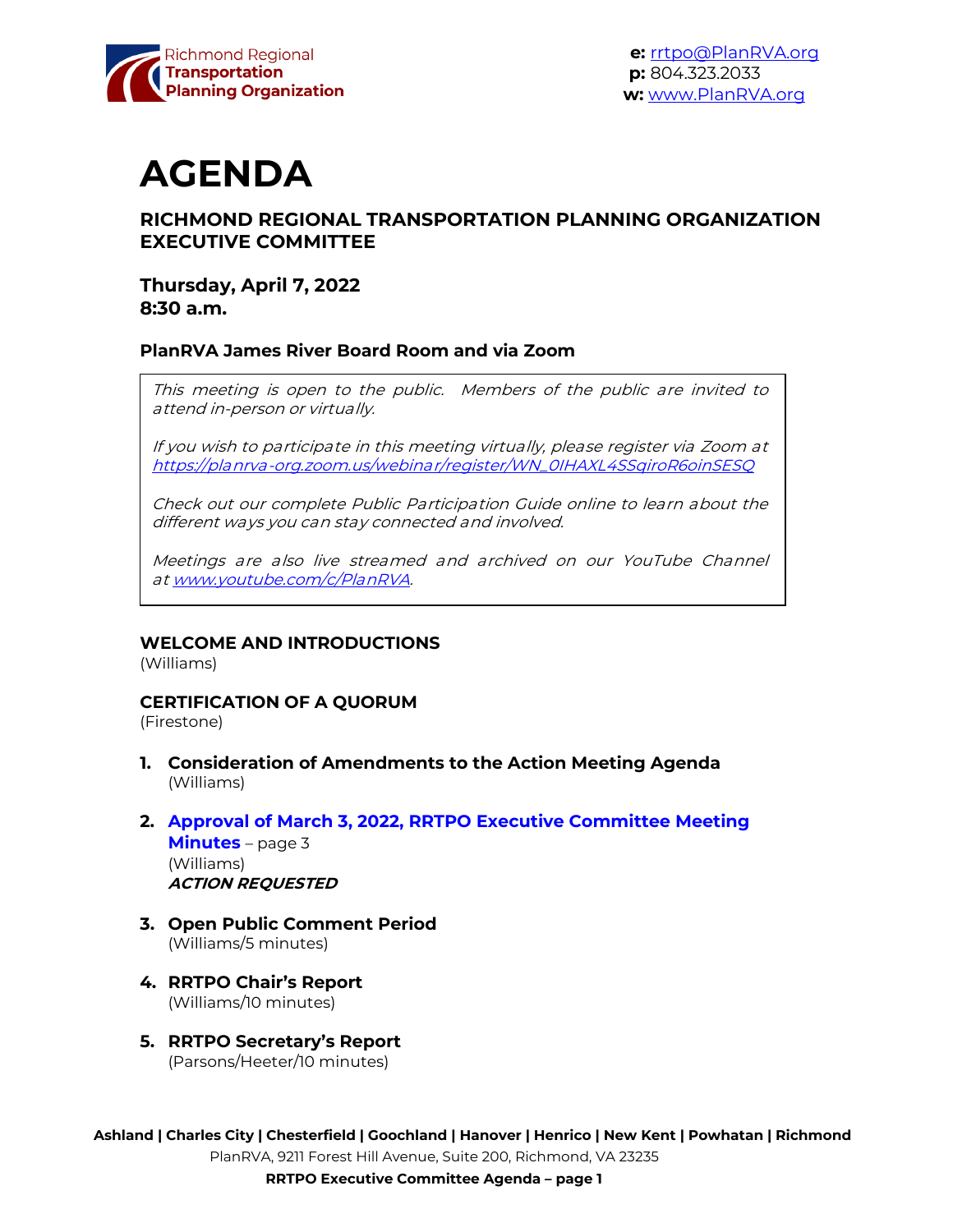#### **6. Review of Selected RRTPO Agenda Topics** (Parsons/5 minutes)

#### **7. Other Business**

(Williams/10 minutes)

a. RRTPO Member Comments

#### **8. Next Meeting: May 5, 2022** (Williams)

# **9. Adjournment**

(Williams)

CAP/jf Attachments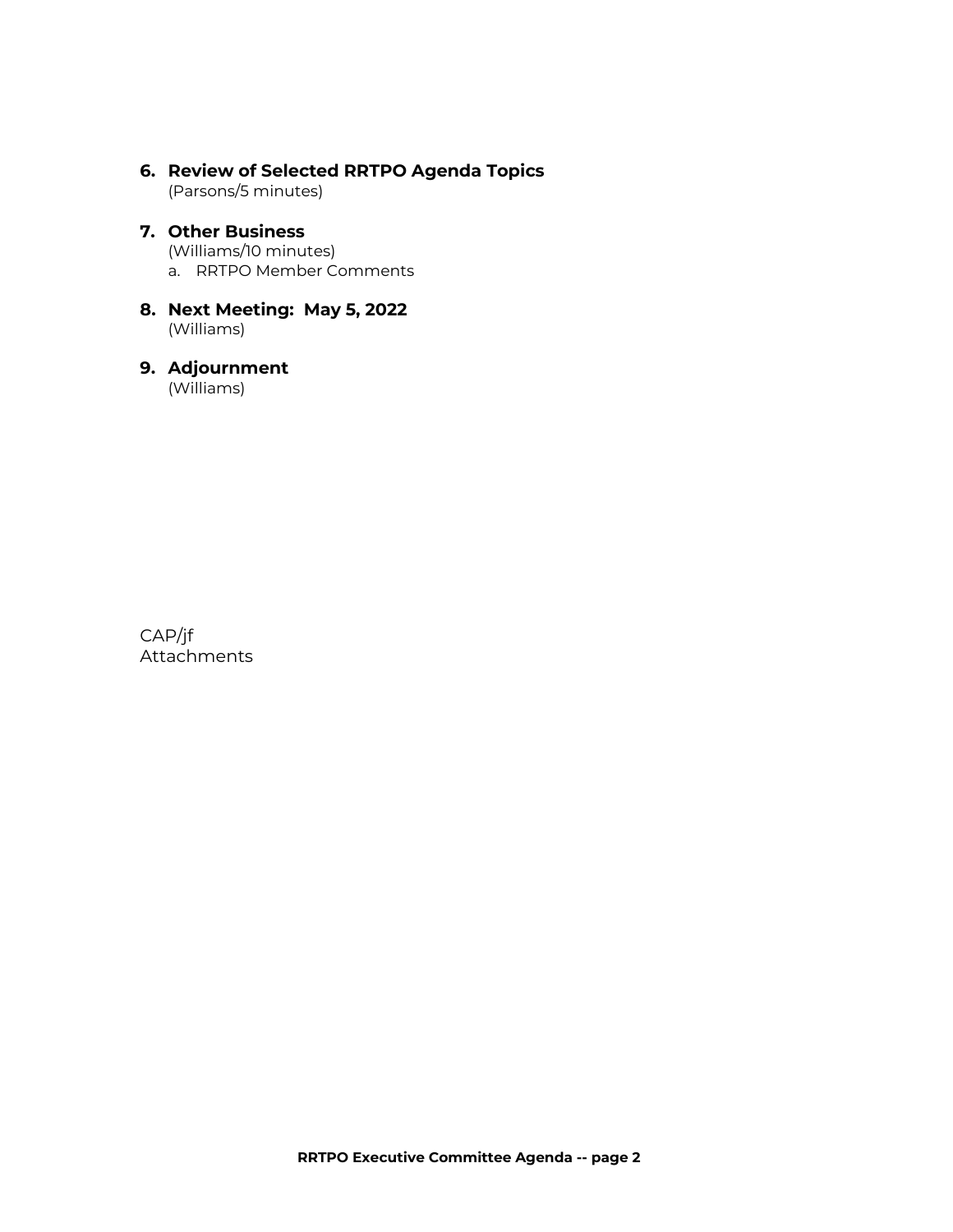<span id="page-2-0"></span>

#### **RICHMOND REGIONAL TRANSPORTATION PLANNING ORGANIZATION EXECUTIVE COMMITTEE**

#### **MINUTES OF MEETING PlanRVA James River Board Room March 3, 2022 9:00 a.m.**

#### **MEMBERS and ALTERNATES (A) PRESENT:**

| <b>Town of Ashland</b>   |          | <b>Charles City County</b> |          | <b>Chesterfield County</b> |   |
|--------------------------|----------|----------------------------|----------|----------------------------|---|
| John H. Hodges           | $\times$ | William G. Coada           | $\times$ | James M. Holland           |   |
| Anita Barnhart (A)       |          |                            |          | Leslie Haley (A)           |   |
|                          |          |                            |          |                            |   |
| <b>Goochland County</b>  |          | <b>Hanover County</b>      |          | <b>Henrico County</b>      |   |
| John L Lumpkins Jr.      |          | W. Canova Peterson         | $\times$ | Patricia S. O'Bannon       | X |
| Susan F. Lascolette,     | X.       | Sean M. Davis (A)          |          | Frank J. Thornton (A)      |   |
| FY22 Vice Chair (A)      |          |                            |          |                            |   |
|                          |          |                            |          |                            |   |
| <b>New Kent County</b>   |          | <b>Powhatan County</b>     |          | <b>City of Richmond</b>    |   |
| Patricia A. Paige        | X        | David T. Williams,         | $\times$ | Cynthia I. Newbille        | X |
|                          |          | FY22 Chair                 |          |                            |   |
| C. Thomas Tiller Jr. (A) |          | Karin M. Carmack (A)       |          | Andreas D. Addison (A)     |   |

The technology used for this meeting was a web-hosted service created by Zoom and YouTube Live Streaming and was open and accessible for participation by members of the public. A recording of this meeting is available on our Plan RVA [YouTube Channel.](https://www.youtube.com/watch?v=z0QZVILjyig) 

#### **CALL TO ORDER**

The Richmond Regional Transportation Planning Organization (RRTPO) Policy Board Chair, David T. Williams, presided and called the March 3, 2022, RRTPO Executive Committee action meeting to order at 9:00 a.m. in PlanRVA's James River Board Room.

#### **ATTENDANCE ROLL CALL & CERTIFICATION OF MEETING QUORUM**

Janice Firestone, Program Coordinator, took attendance and certified that a quorum was present.

- **1. Consideration of Amendments to the Action Meeting Agenda** There were no requested changes to the meeting agenda.
- **2. Approval of February 3, 2022, RRTPO Executive Committee Meeting Minutes** On motion of W. Canova Peterson, seconded by Susan F. Lascolette, the RRTPO Executive Committee approved the minutes of the February 3, 2022, as presented. Patricia S. O'Bannon abstained from the vote.

#### **Ashland | Charles City | Chesterfield | Goochland | Hanover | Henrico | New Kent | Powhatan | Richmond** PlanRVA, 9211 Forest Hill Avenue, Suite 200, Richmond, VA 23235

**RRTPO Executive Committee Action Meeting Minutes – March 3, 2022 – page 1**